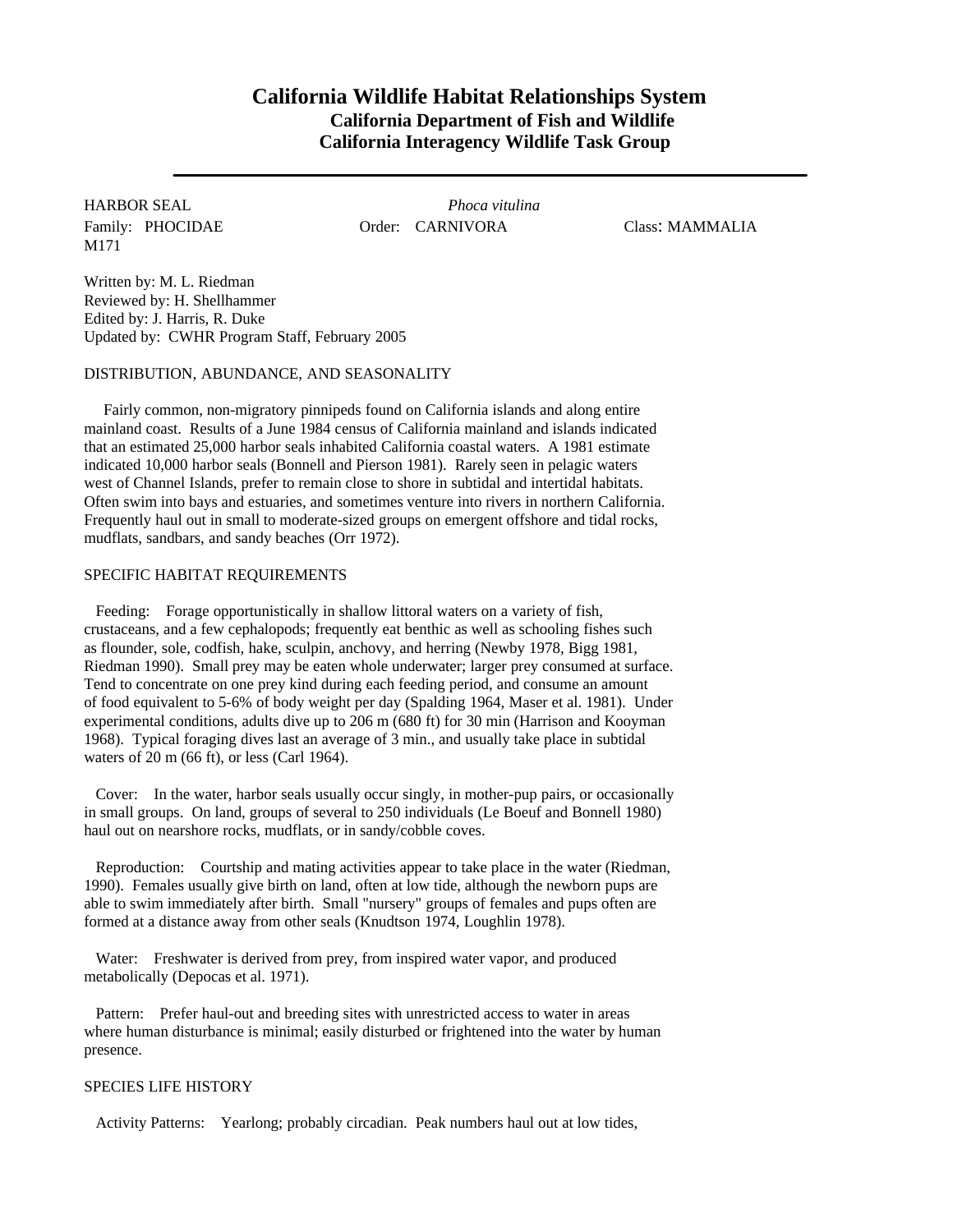particularly in the afternoon (Le Boeuf and Bonnell 1980).

Seasonal Movements/Migration: Although harbor seals are non-migratory, local movements of short to moderate distances occur, in relation to breeding activities and abundance of food resources (Paulbitski and Maguire 1972).

Home Range: No information found.

Territory: No information found regarding existence of aquatic territories. Although not territorial on land, at haul-out sites individuals generally maintain a spatial distance of several ft from other seals (Bigg 1981).

Reproduction: Breed from March to June in California; peak pupping occurs in April and May. Along the range, timing of breeding varies geographically and among local populations (Bigg and Fisher 1975, Shaughnessy and Fay 1977). Mating system is unknown; probably some form of polygamy. Females appear to give birth every yr to a single pup. Total gestation period is 11 mo, with a delay in implantation of 1.5 to 3 mo. Lactation lasts 4-6 wk. Soon after weaning their pup, females ovulate and mate (Knudtson 1974, Bigg 1981).

Niche: Preyed on by great white sharks (Le Boeuf et al. 1982). As top-level consumers in the kelp forest ecosystem, harbor seals play a role in enhancing diversity of organisms and overall productivity of the kelp forest.

#### REFERENCES

- Bigg, M. A. 1981. Harbour seal Phoca vitulina and P. largha. Pages 1-27 in S. H. Ridgway and R. J. Harrison, eds. Handbook of marine mammals. Vol. 2. Academic Press, London. 359pp.
- Bigg, M. A., and H. D. Fisher. 1975. Effect of photoperiod on annual reproduction in female harbour seals. Rapp. P.-v. Reun., Cons. Int. Explor. Mer. 169:141-144.
- Bonnell, M. L., and M. O. Pierson. 1981. Seasonal abundance of pinnipeds on the islands and mainland shore of California. Page 11 in Procs. Fourth Biennial Conf. on the Biology of Marine Mammals, San Francisco. 127pp.
- Carl, G. C. 1964. Diving rhythm of the hair seal. Victoria Nat. 21:35-37.
- Depocas, F., J. S. Hart, and H. D. Fisher. 1971. Sea water and water flux in starved and in fed harbor seals, Phoca vitulina. Can. J. Physiol. Pharmacol. 49:53-62.
- Harrison, R. J., and G. L. Kooyman. 1968. General Physiology of the Pinnipedia. Pages 211-296 in R. J. Harrison, R. C. Hubbard, R. S. Peterson, C. E. Rice, and R. J. Schusterman. eds. The behavior and physiology of pinnipeds. Appleton, Century-Crofts, NY. 411pp.
- Knudtson, P. M. 1974. Mother-pup behavior within a pupping colony of harbor seals (P. v. richardsi) in Humboldt Bay, California. M. A. Thesis, Humboldt State Univ., Arcata. 42pp.
- Le Boeuf, B. J., and M. L. Bonnell. 1980. Pinnipeds of the California islands: abundance and distribution. Pages 475-493 in D. Power, ed. The California islands. Santa Barbara Mus. Nat. Hist. 787pp.
- Le Boeuf, B. J., M. L. Riedman, and R. S. Keyes. 1982. White shark predation on pinnipeds in California coastal waters. Fish. Bull. 80:891-895.
- Loughlin, T. R. 1978. Harbor seals in and adjacent to Humboldt Bay, California. Calif. Fish and Game. 64:127-133.
- Maser, C., B. R. Mate, J. F. Franklin, and C. T. Dyrness. 1981. Natural history of Oregon coast mammals. Pac. Northwest For. And Range Exp. Sta., USDA, For. Serv., Gen. Tech. Rep., PNW-133. 496pp.
- Newby, T. C. 1978. Pacific harbor seal. Pages 184-191 in D. Haley, ed. Marine mammals of Eastern North Pacific and Artic waters. Pacific Search Press, Seattle. 256pp.
- Orr, R. T. 1972. Marine mammals of California. Univ. California Press, Berkeley. 64pp.
- Paulbitski, P. A., and T. D. Maguire. 1972. Tagging harbor seals in San Francisco Bay. Proc. Ann. Conf. Biol. Sonar in Diving Mammals. 7:53-72.
- Riedman, M. 1990. The pinnipeds: seals, sea lions and walruses. University of California